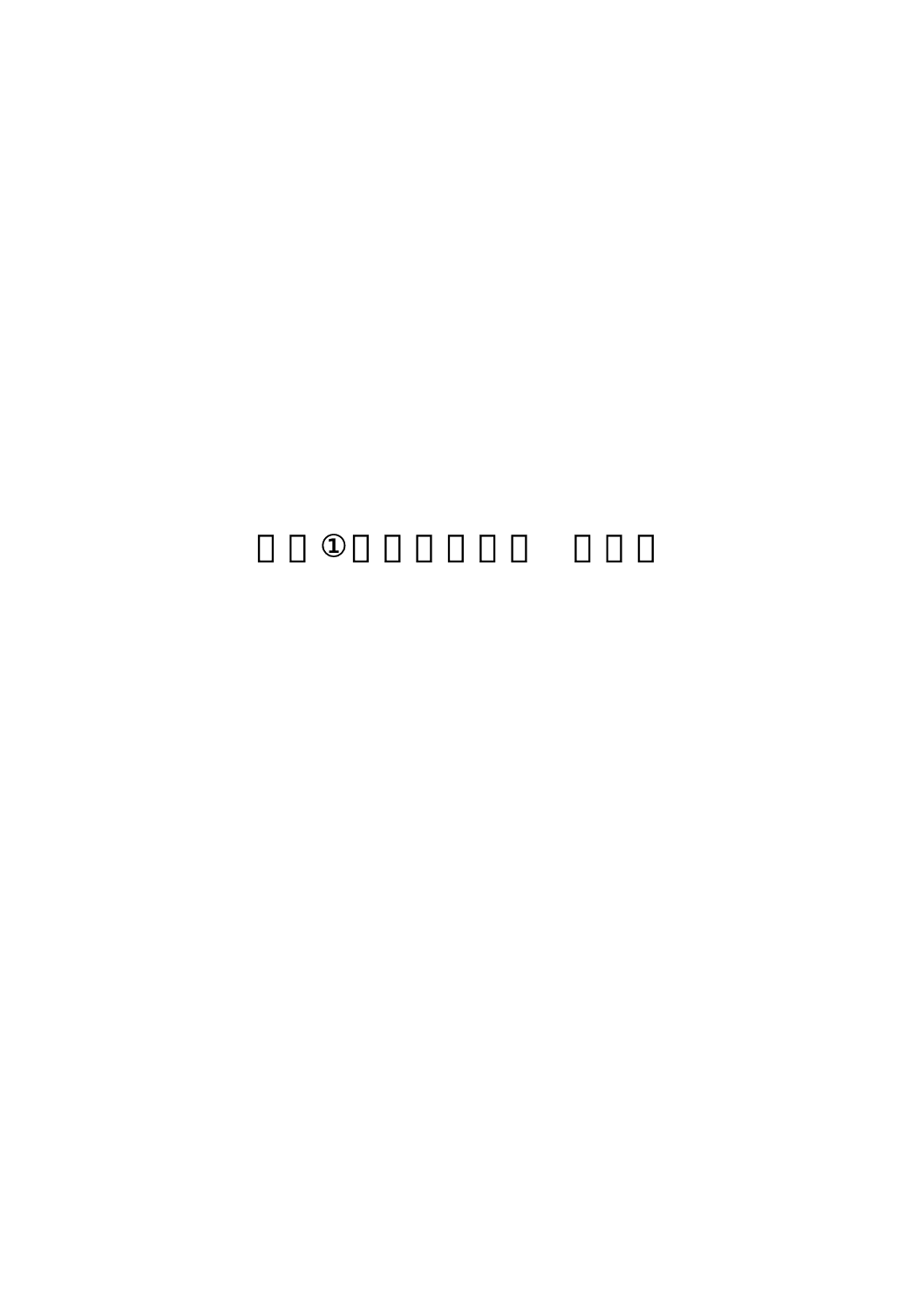## $\rightarrow$  $^{*}(1)$ (<br>\*(1)<br>\*\*

| Last name<br>First name(<br>Age<br>$\star$<br>$^\star$<br>$*$ 1 0 15<br>year<br>$\star$<br>$\star$<br>$20$ 12<br>month<br><b>Sex</b><br>Male<br>Female<br>Height<br>$**$<br>$\star\star$<br>Weight<br>$\star\,\star$<br>$***$<br>kg<br>kg |  |
|-------------------------------------------------------------------------------------------------------------------------------------------------------------------------------------------------------------------------------------------|--|
|                                                                                                                                                                                                                                           |  |
|                                                                                                                                                                                                                                           |  |
|                                                                                                                                                                                                                                           |  |
|                                                                                                                                                                                                                                           |  |
|                                                                                                                                                                                                                                           |  |
|                                                                                                                                                                                                                                           |  |
|                                                                                                                                                                                                                                           |  |
|                                                                                                                                                                                                                                           |  |
|                                                                                                                                                                                                                                           |  |
|                                                                                                                                                                                                                                           |  |
|                                                                                                                                                                                                                                           |  |
| Date of birth                                                                                                                                                                                                                             |  |
| $***$<br>$\star\star$                                                                                                                                                                                                                     |  |
| $\star\star$<br>$***$<br>month                                                                                                                                                                                                            |  |
| $***$<br>$\star\,\star$<br>day                                                                                                                                                                                                            |  |
| <b>Address</b>                                                                                                                                                                                                                            |  |
|                                                                                                                                                                                                                                           |  |
| Telephone number                                                                                                                                                                                                                          |  |
|                                                                                                                                                                                                                                           |  |
| Nationality                                                                                                                                                                                                                               |  |
|                                                                                                                                                                                                                                           |  |
| Do you have health insurance?                                                                                                                                                                                                             |  |
| Yes, I have my insurance card with me now                                                                                                                                                                                                 |  |
| Yes, but I do not have my insurance card                                                                                                                                                                                                  |  |
| with me now                                                                                                                                                                                                                               |  |
| No.                                                                                                                                                                                                                                       |  |
| Do you have a maternity and child health book?                                                                                                                                                                                            |  |
| Yes, I have it with me now                                                                                                                                                                                                                |  |
| Yes, but I do not have it now                                                                                                                                                                                                             |  |
| No.                                                                                                                                                                                                                                       |  |
| Can any of you speak Japanese?                                                                                                                                                                                                            |  |
| <b>Fluent</b>                                                                                                                                                                                                                             |  |
| Can speak only little Japanese                                                                                                                                                                                                            |  |
| Cannot speak Japanese at all<br>If necessary, will you consent for blood transfusion?                                                                                                                                                     |  |
| Yes                                                                                                                                                                                                                                       |  |
| No                                                                                                                                                                                                                                        |  |
|                                                                                                                                                                                                                                           |  |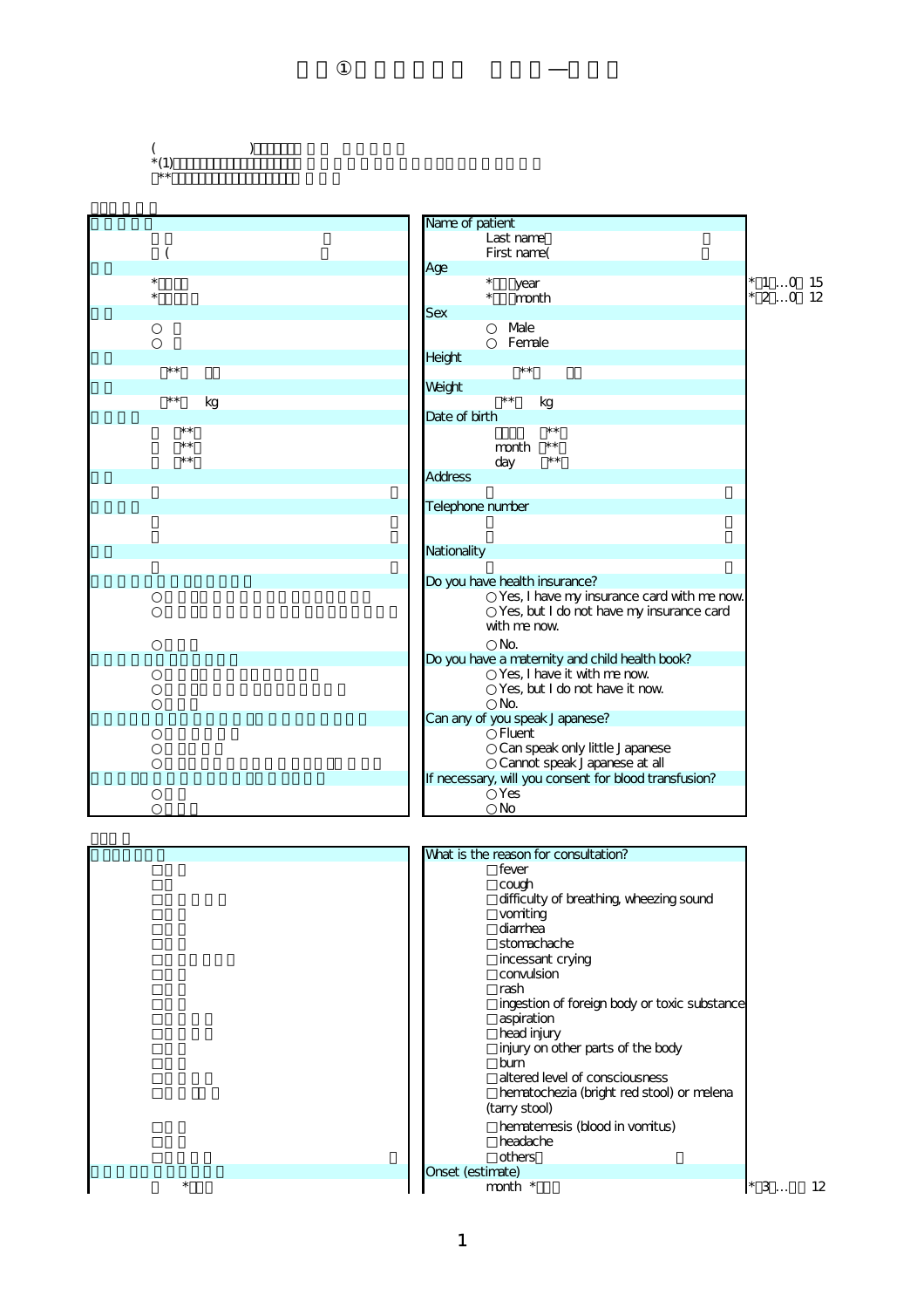|         |                                                       | $*$ 4      | 31 |
|---------|-------------------------------------------------------|------------|----|
|         | o'clock *                                             | 5          | 24 |
|         | What happened since then?                             |            |    |
|         | became worse                                          |            |    |
|         | unchanged<br>became better                            |            |    |
|         | Is there any other member of the family afflicted?    |            |    |
|         | Yes                                                   |            |    |
|         | No                                                    |            |    |
|         |                                                       |            |    |
|         | Is there any member of the family who has/had any of  |            |    |
|         | the following illness?                                |            |    |
|         | None                                                  |            |    |
|         | tuberculosis<br>liver disease                         |            |    |
|         | heart disease                                         |            |    |
|         | kidney disease                                        |            |    |
|         | diabetes                                              |            |    |
|         | allergy                                               |            |    |
|         | bronchial asthma                                      |            |    |
|         | others, specify                                       |            |    |
|         | Who is the afflicted family member?                   |            |    |
|         | father                                                |            |    |
|         | mother<br>sibling                                     |            |    |
|         |                                                       |            |    |
|         |                                                       |            |    |
|         | Do you have any past illness?                         |            |    |
|         | I do not know<br><b>None</b>                          |            |    |
|         | Roseola infantum                                      |            |    |
|         | rubella or German measles                             |            |    |
|         | chicken pox                                           |            |    |
|         | measles<br>bronchial asthma                           |            |    |
|         | atopic dermatitis                                     |            |    |
|         | scarlet fever (Group B streptococcal                  |            |    |
|         | infection)                                            |            |    |
|         | mumps                                                 |            |    |
|         | whooping cough<br>appendicitis                        |            |    |
|         | Kawasaki s disease                                    |            |    |
|         | benign febrile convulsion                             |            |    |
|         | encephalitis                                          |            |    |
|         | meningitis                                            |            |    |
|         | others, specify                                       |            |    |
|         | Are you presently taking medication?                  |            |    |
|         | No<br>Yes and I have the medicine with me now         |            |    |
|         | Yes, and I do not have it nowbut the name             |            |    |
|         | is                                                    |            |    |
|         | Yes, but I do not know the name of the                |            |    |
|         | medicine.                                             |            |    |
|         | I do not know<br>Did you have any previous operation? |            |    |
|         | None                                                  |            |    |
|         | Yes                                                   |            |    |
|         | stimated age when surgery was done *                  |            |    |
|         | year                                                  | $* 50 15$  |    |
|         | Type of surgery<br>I do not know                      |            |    |
|         | Any history of blood transfusion?                     |            |    |
|         | None                                                  |            |    |
| $\star$ | Yes                                                   |            |    |
|         | stimated age when transfusion was received<br>year    | $*$ 7 0 15 |    |
|         | I do not know                                         |            |    |
|         |                                                       |            |    |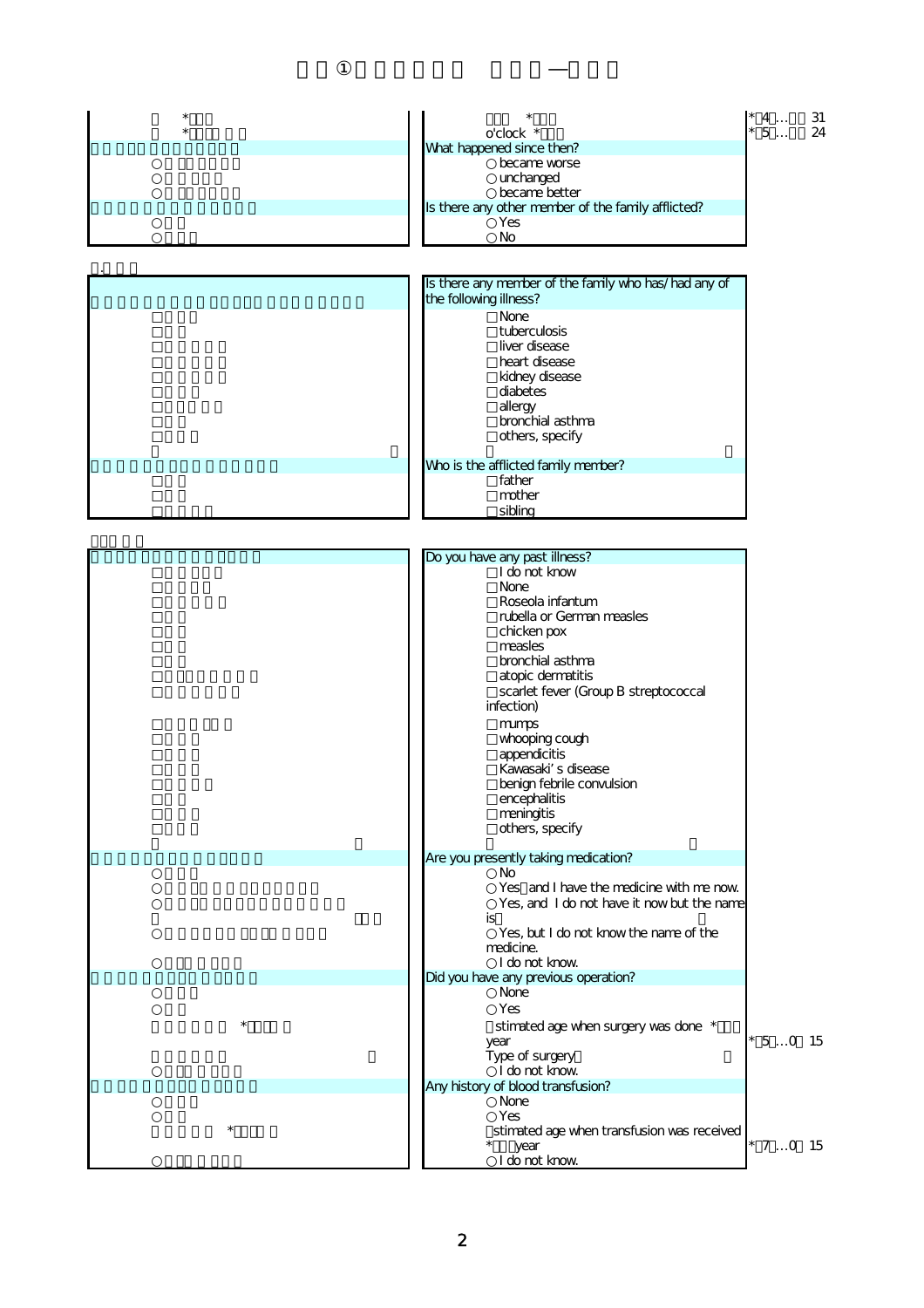| Weeks of gestation<br>$\star$<br>weeks <sup>*</sup><br>82250<br>$\star$<br>$*907$<br>days *<br>Birth weight<br>$\star\star$<br>$***$<br>Mode of delivery<br>spontaneous vaginal delivery<br>breech delivery<br>cesarean section<br>other problems or abnormalities, specify |     |
|-----------------------------------------------------------------------------------------------------------------------------------------------------------------------------------------------------------------------------------------------------------------------------|-----|
|                                                                                                                                                                                                                                                                             |     |
|                                                                                                                                                                                                                                                                             |     |
|                                                                                                                                                                                                                                                                             |     |
|                                                                                                                                                                                                                                                                             |     |
|                                                                                                                                                                                                                                                                             |     |
|                                                                                                                                                                                                                                                                             |     |
|                                                                                                                                                                                                                                                                             |     |
|                                                                                                                                                                                                                                                                             |     |
|                                                                                                                                                                                                                                                                             |     |
| Problems encountered in the baby after delivery                                                                                                                                                                                                                             |     |
| nothing in particular                                                                                                                                                                                                                                                       |     |
| difficulty of breathing                                                                                                                                                                                                                                                     |     |
| poor suck                                                                                                                                                                                                                                                                   |     |
| severe jaundice                                                                                                                                                                                                                                                             |     |
| Type of feeding after childbirth                                                                                                                                                                                                                                            |     |
| pure breastfeeding                                                                                                                                                                                                                                                          |     |
| formula milk only                                                                                                                                                                                                                                                           |     |
| mixed feeding                                                                                                                                                                                                                                                               |     |
| Developmental milestones of the baby                                                                                                                                                                                                                                        |     |
| Regards from *<br>months<br>$*$ 10 $$ 0                                                                                                                                                                                                                                     | -24 |
| $*$ 11 $$ 0<br>Head control from *<br>months                                                                                                                                                                                                                                | -24 |
| Rolls over from *<br>months<br>$120$ 24<br>$130$ 24                                                                                                                                                                                                                         |     |
| Stranger anxiety from *<br>months<br>14<br>Sits alone from *<br>months                                                                                                                                                                                                      | 24  |
| $150$ 24<br>Crawls from *<br>months                                                                                                                                                                                                                                         |     |
| $160$ 24<br>Stands with support from *<br>months                                                                                                                                                                                                                            |     |
| $*$ 17 0 24<br>Walks alone from *<br>months                                                                                                                                                                                                                                 |     |
| $180$ 24<br>Speaks from *<br>months                                                                                                                                                                                                                                         |     |
| Start on baby foods                                                                                                                                                                                                                                                         |     |
| $\star$<br>from *<br>months<br>$*$ 19 0 24                                                                                                                                                                                                                                  |     |
| not yet started                                                                                                                                                                                                                                                             |     |
| History of drug intake with untoward reactions such as                                                                                                                                                                                                                      |     |
| rashes, etc.                                                                                                                                                                                                                                                                |     |
| Yes. The name of the medicine is                                                                                                                                                                                                                                            |     |
| <b>None</b>                                                                                                                                                                                                                                                                 |     |
| What ype of medicine, the patient can take?                                                                                                                                                                                                                                 |     |
| syrup                                                                                                                                                                                                                                                                       |     |
| powder                                                                                                                                                                                                                                                                      |     |
| tablet or capsule                                                                                                                                                                                                                                                           |     |
| I do not know                                                                                                                                                                                                                                                               |     |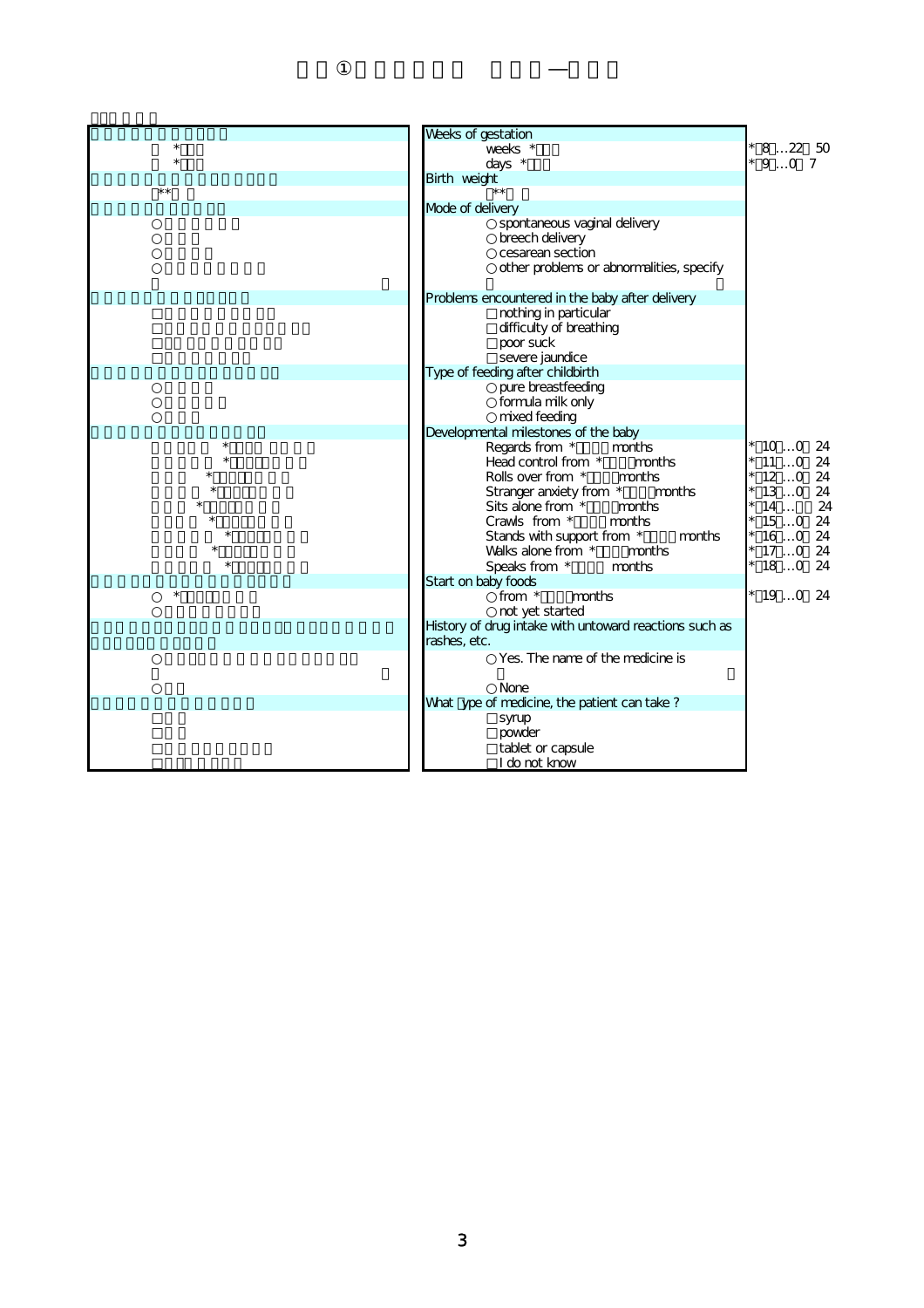| What is the reason for consultation?               |
|----------------------------------------------------|
| fever                                              |
| cough                                              |
| difficulty of breathing, wheezing                  |
| unusual discharge                                  |
| diarrhea                                           |
| stomachache                                        |
| incessant crying                                   |
| convulsion                                         |
| rash                                               |
| ingestion of foreign object, aspiration            |
| head injury                                        |
| injury on other parts of the body                  |
| bum                                                |
| loss of consciousness                              |
| blood in stool                                     |
| blood in vomitus                                   |
| headache                                           |
| others, specify (<br>gesture)                      |
| Is there any other member of the family afflicted? |
| Yes                                                |
| No                                                 |

|   | Highest temperature recorded                      |            |
|---|---------------------------------------------------|------------|
|   |                                                   |            |
| 8 | 8                                                 |            |
|   |                                                   |            |
|   | and above<br>How is the temperature at nighttime? |            |
|   | temperature increases                             |            |
|   | temperature is unchanged                          |            |
|   | When did fever start?                             |            |
|   | today                                             |            |
|   | yesterday                                         |            |
|   | 2-3 days ago                                      |            |
|   | 4 or more days ago                                |            |
|   | Can the patient eat or drink?                     |            |
|   | Yes, patient can                                  |            |
|   | No, patient cannot                                |            |
|   | Can the patient play?                             |            |
|   | Yes, patient can                                  |            |
|   | No, patient cannot                                |            |
|   | Was there vomiting?<br>Yes                        |            |
|   | <b>No</b>                                         |            |
|   | Was there cough, expectoration?                   |            |
|   | <b>Yes</b>                                        |            |
|   | <b>No</b>                                         |            |
|   | Was there diarrhea?                               |            |
|   | Yes                                               |            |
|   | <b>No</b>                                         |            |
|   | Was there stomachache?                            |            |
|   | Yes                                               |            |
|   | <b>No</b><br>Was there convulsion?                |            |
|   | <b>Yes</b>                                        |            |
|   | <b>No</b>                                         |            |
|   | Did fever subside with antipyretic?               |            |
|   | No intake of antipyretic.                         |            |
|   | Temperature went down below                       |            |
|   | Temperature went down to                          | level.     |
|   | Temperature remained at                           | and above. |
|   |                                                   |            |

| When did cough start?               |
|-------------------------------------|
| today                               |
| yesterday                           |
| 2-3 days ago                        |
| 4 or more days ago                  |
| What is the character of the cough? |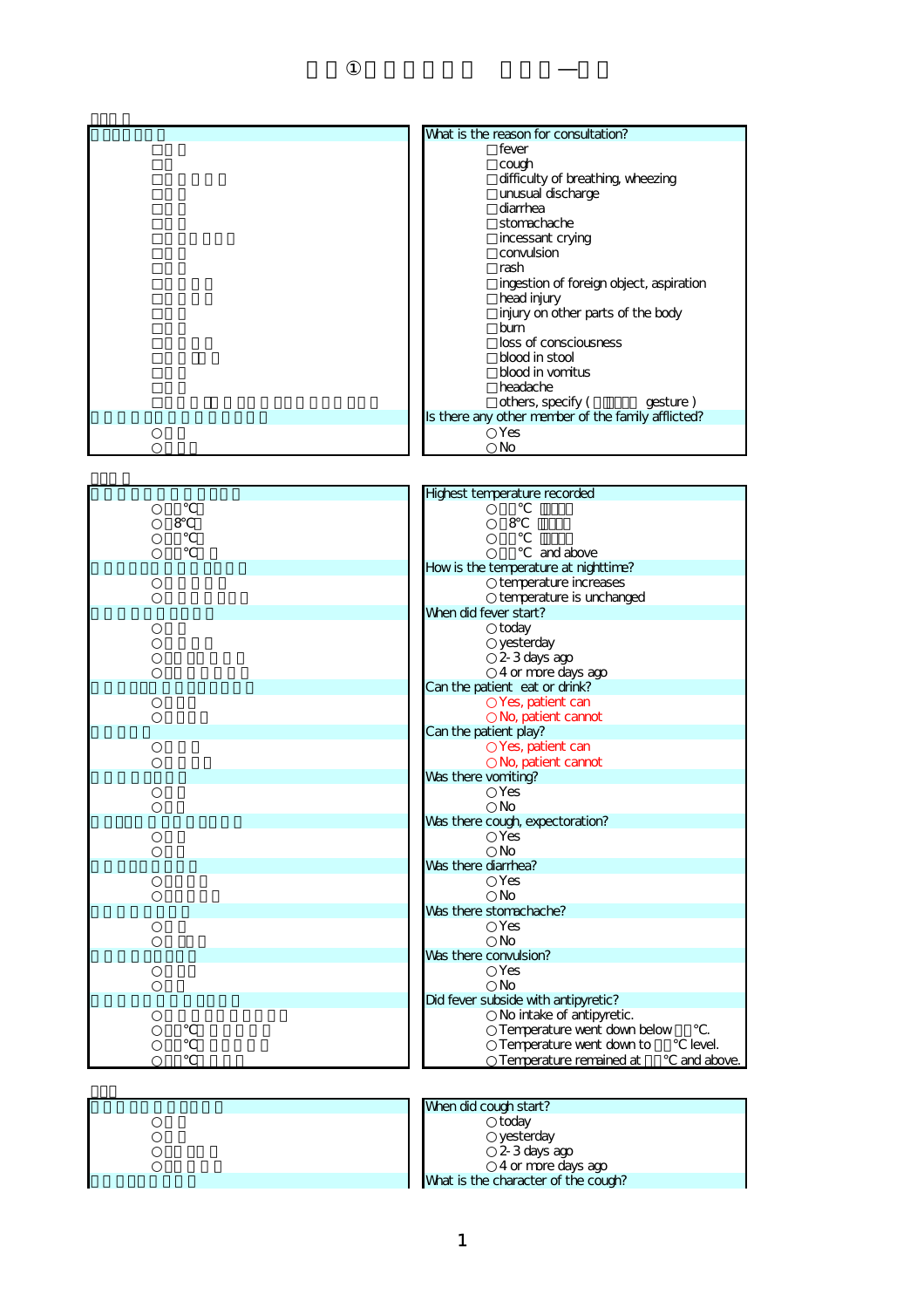| non-productive<br>productive<br>croupy cough |
|----------------------------------------------|
| Can the patient play?                        |
| Yes, patient can<br>No, patient cannot       |
| Did coughing worsen?                         |
| Yes<br>Unchanged                             |
| Was there fever?                             |
| <b>Yes</b><br><b>No</b>                      |
| Is there allergy?                            |
| Yes<br>No<br>I do not know                   |

| When did the difficulty of breathing start?         |
|-----------------------------------------------------|
| today                                               |
| yesterday                                           |
| 2-3 days ago<br>4 or more days ago                  |
| Did the patient have any past history of difficulty |
| breathing?                                          |
| Yes                                                 |
| No                                                  |
| Can the patient play?                               |
| Yes, patient can                                    |
| No, patient cannot                                  |
| Can the patient eat like you usually do?            |
| <b>Yes</b>                                          |
| Patient can only tolerate liquid.                   |
| Patient cannot tolerate even liquid.                |
| Can the patient carry on with usual conversation?   |
| <b>Yes</b>                                          |
| <b>No</b>                                           |
| Was there fever?                                    |
| <b>Yes</b>                                          |
| No                                                  |
| Was the breathing audible?                          |
|                                                     |
| No                                                  |

| When did the difficulty of breathing start?                          |  |
|----------------------------------------------------------------------|--|
| today                                                                |  |
| yesterday                                                            |  |
| 2-3 days ago                                                         |  |
| 4 or more days ago                                                   |  |
| Did the patient have any past history of difficulty of<br>breathing? |  |
| Yes                                                                  |  |
| Nο                                                                   |  |
| Can the patient play?                                                |  |
| Yes, patient can                                                     |  |
| No, patient cannot                                                   |  |
| Can the patient eat like you usually do?                             |  |
| Yes                                                                  |  |
| Patient can only tolerate liquid.                                    |  |
| Patient cannot tolerate even liquid.                                 |  |
| Can the patient carry on with usual conversation?                    |  |
| Yes                                                                  |  |
| Nο                                                                   |  |
| Was there fever?                                                     |  |
| Yes                                                                  |  |
| Nο                                                                   |  |
| Was the breathing audible?                                           |  |
|                                                                      |  |
| No                                                                   |  |



| When did vomiting start?                           |
|----------------------------------------------------|
| today                                              |
| yesterday                                          |
| 2 or more days ago                                 |
| How many episodes of vomiting were noted in a day? |
| times                                              |
| times                                              |
| more than times                                    |
| Can the patient play?                              |
| Yes, patient can                                   |
| No, patient cannot                                 |
| Was there fever?                                   |
| Yes                                                |
| <b>No</b>                                          |
| Was there diarrhea?                                |
| Yes                                                |
| No                                                 |
| Was there headache?                                |
| Yes                                                |
| No                                                 |
| What was the character of the vomiting?            |
| immediately after liquid intake                    |
| about one hour after milk intake                   |
| associated with coughing                           |
| when there is headache                             |
| no apparent precipitating or aggravating factor    |
|                                                    |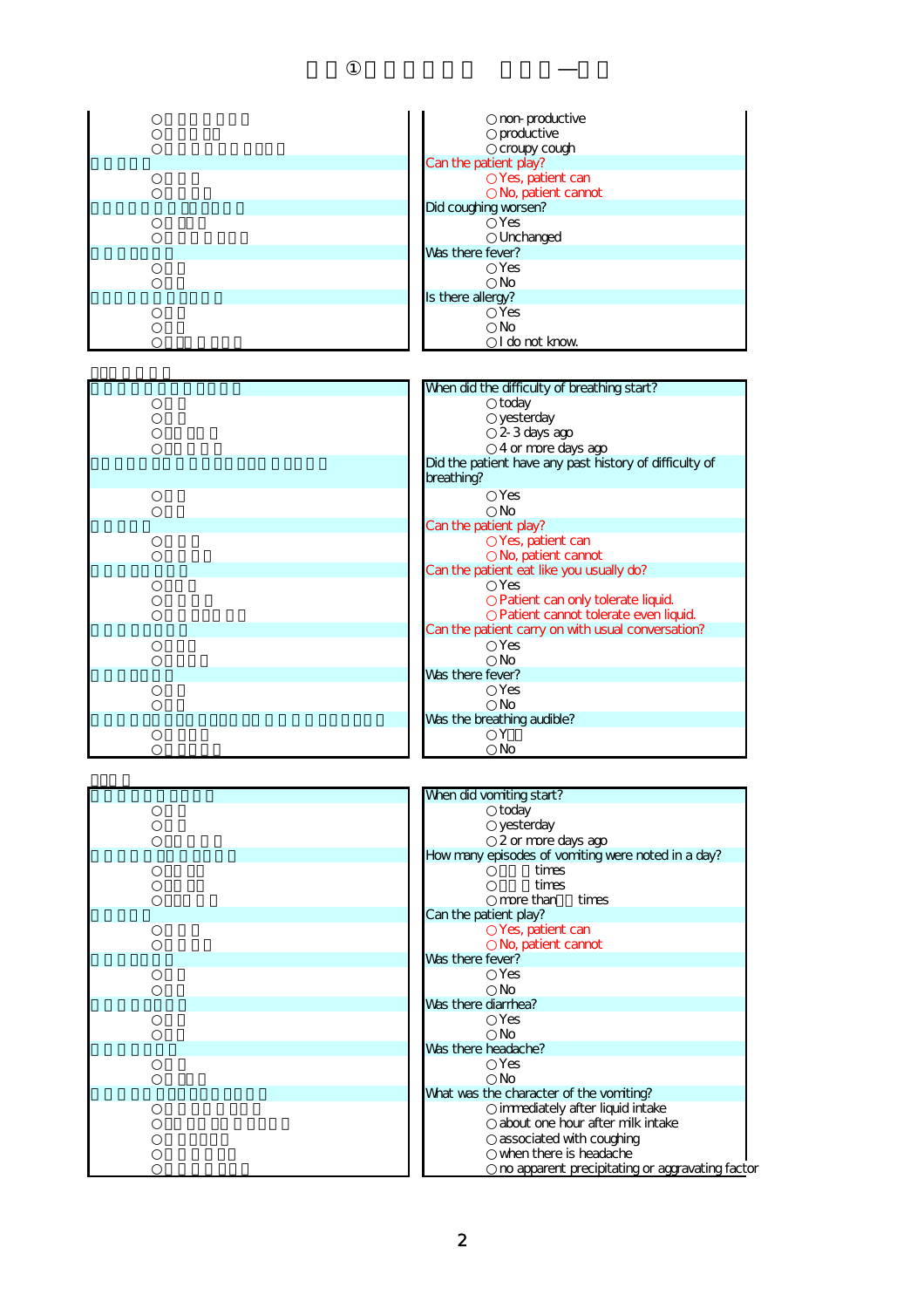| When did diarrhea start?                           |
|----------------------------------------------------|
|                                                    |
| today                                              |
| yesterday                                          |
| 2 or more days ago                                 |
| How many episodes of diarrhea were noted in a day? |
| times                                              |
| times                                              |
| more than<br>times                                 |
| Can the patient play?                              |
| Yes, patient can                                   |
| No, patient cannot                                 |
| Was there fever?                                   |
| Yes                                                |
| <b>No</b>                                          |
| Was there vomiting?                                |
| Yes                                                |
| <b>No</b>                                          |
| Was there stomachache?                             |
| Yes                                                |
| <b>No</b>                                          |
| Was there any blood in the stool?                  |
| Yes                                                |
| No                                                 |

| When did the stomachache start? When did the patient  |
|-------------------------------------------------------|
| begin to feel nauseated?                              |
| today                                                 |
| yesterday                                             |
| 2 to 3 days ago                                       |
| 4 or more days ago                                    |
| Which part of the abdomen is painful?                 |
| entire abdomen                                        |
| upper part of the abdomen                             |
| around the navel                                      |
| right lower quadrant                                  |
| left lower quadrant                                   |
| Was there vomiting?                                   |
| Yes                                                   |
| <b>No</b>                                             |
| Was there any associated blood in the vomitus?<br>Yes |
| <b>No</b>                                             |
| Was the pain continuous or on and off?                |
| continuous                                            |
| intermittent                                          |
| occasionally painful                                  |
| How is the pain now?                                  |
| became severe                                         |
| tolerable                                             |
| Was there fever?                                      |
| Yes                                                   |
| <b>No</b>                                             |
| Was there diarrhea?                                   |
| Yes                                                   |
| <b>No</b>                                             |
| When was the last bout of diarrhea?                   |
| today                                                 |
| yesterday                                             |
| 2 or more days ago                                    |

| ZUI IIUI CUQYS QUU                     |
|----------------------------------------|
|                                        |
| When did crying start?                 |
| today                                  |
| yesterday                              |
| 2 or more days ago                     |
| Was there a pattern of crying?         |
| Yes                                    |
| No                                     |
| Did the patient stop crying when held? |
| Yes                                    |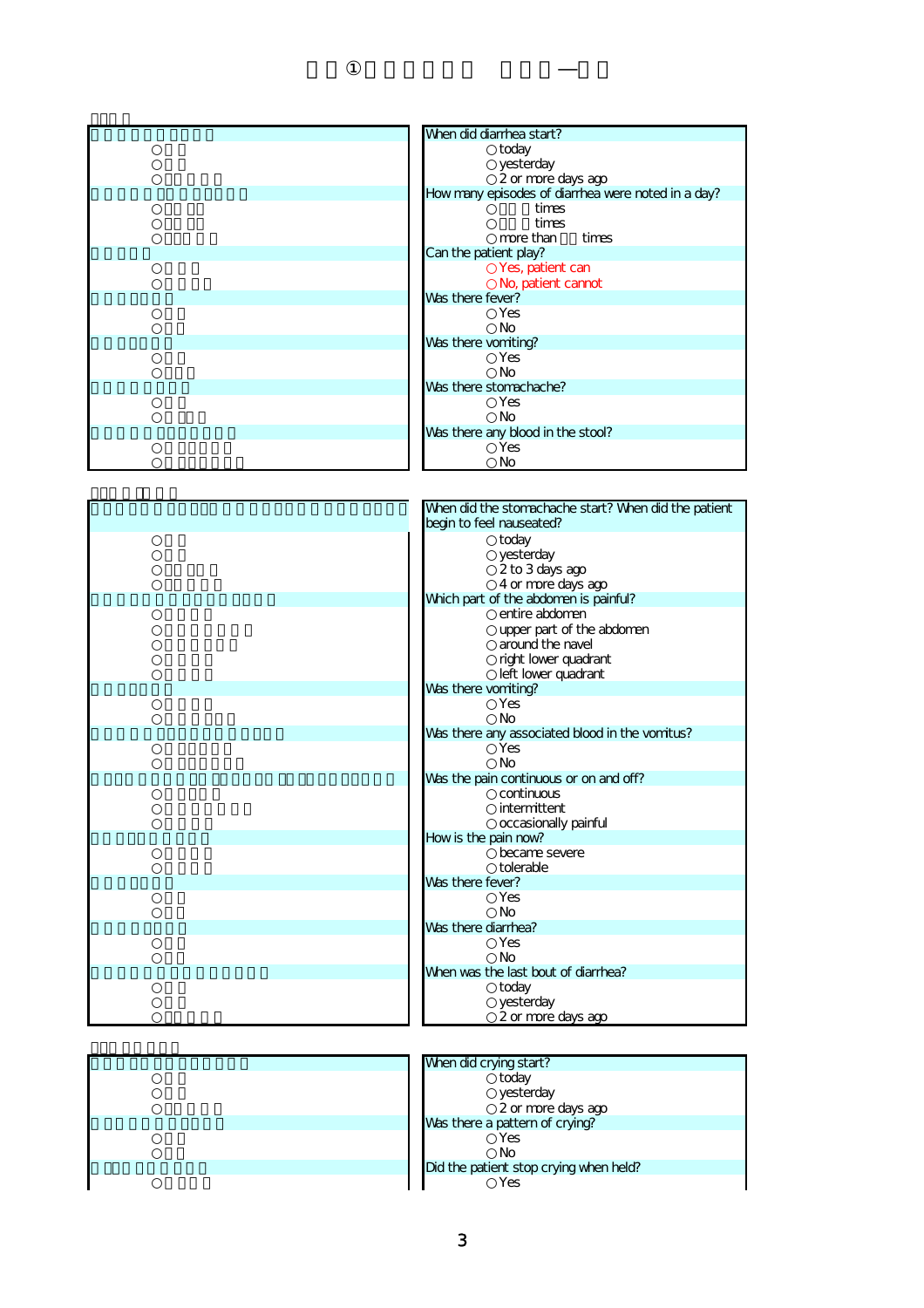|         | No                                                     |
|---------|--------------------------------------------------------|
|         | Can the patient drink milk?                            |
|         | Yes                                                    |
|         | <b>No</b>                                              |
|         | Can the patient still move his/her limbs?              |
|         | Yes                                                    |
|         | <b>No</b>                                              |
|         | Was there anything unusual in the diapers?             |
|         | no feces observed                                      |
|         | no urine observed                                      |
|         | watery feces                                           |
|         | unusual color of feces                                 |
|         | unusual color of urine                                 |
|         | unchanged                                              |
|         |                                                        |
|         |                                                        |
|         | When did the convulsion/s start?                       |
|         | today                                                  |
|         | yesterday                                              |
|         | 2 or more days ago                                     |
|         | What was the characteristic of the convulsion?         |
|         | The entire body became stiff.                          |
|         | The entire body convulsed at different times.          |
|         | The entire body convulsed without any                  |
|         | difference between the right and the left.             |
|         | The right side convulsed more.                         |
|         | The left side convulsed more.                          |
|         | The area that convulsed is localized.                  |
|         | Please point at the area                               |
|         | Howlong did the convulsion last?                       |
| 5       | less than 5 minutes                                    |
| 5<br>15 | 5 to 15 minutes                                        |
| 15      | more than 15 minutes                                   |
|         | How many convulsive episodes occurred within 24 hours? |
|         | once                                                   |
|         | twice                                                  |
|         |                                                        |
|         | 3 times or more                                        |
|         | Was there any convulsive episode in the past?          |
|         | This episode is the first time.                        |
|         | This is the second time.                               |
|         | There were 2 or more episodes in the past.             |
|         | What was the patient doing before he/she convulsed?    |
|         | taking a bath                                          |
|         | crying                                                 |
|         | watching television                                    |
|         | others, specify (<br>)                                 |
|         | was there fever?                                       |
|         | Yes                                                    |
|         | No                                                     |
|         | Was there vomiting?                                    |
|         | Yes                                                    |
|         | <b>No</b>                                              |
|         | Was there passage of stool?                            |
|         | Yes                                                    |
|         | <b>No</b>                                              |
|         | After the convulsive episode, how soon did the patient |
|         | become conscious?                                      |
| 5       | less than 5 minutes                                    |
| 5<br>15 | 5 to 15 minutes                                        |
| 15      | more than 15 minutes                                   |
|         |                                                        |

| When did the rash start?        |
|---------------------------------|
| today                           |
| several days ago                |
| Did the patient scratch or rub? |
| Yes                             |
| No                              |
| Was there fever?                |
| Yes                             |
| No                              |
| Was there any allergy?          |
|                                 |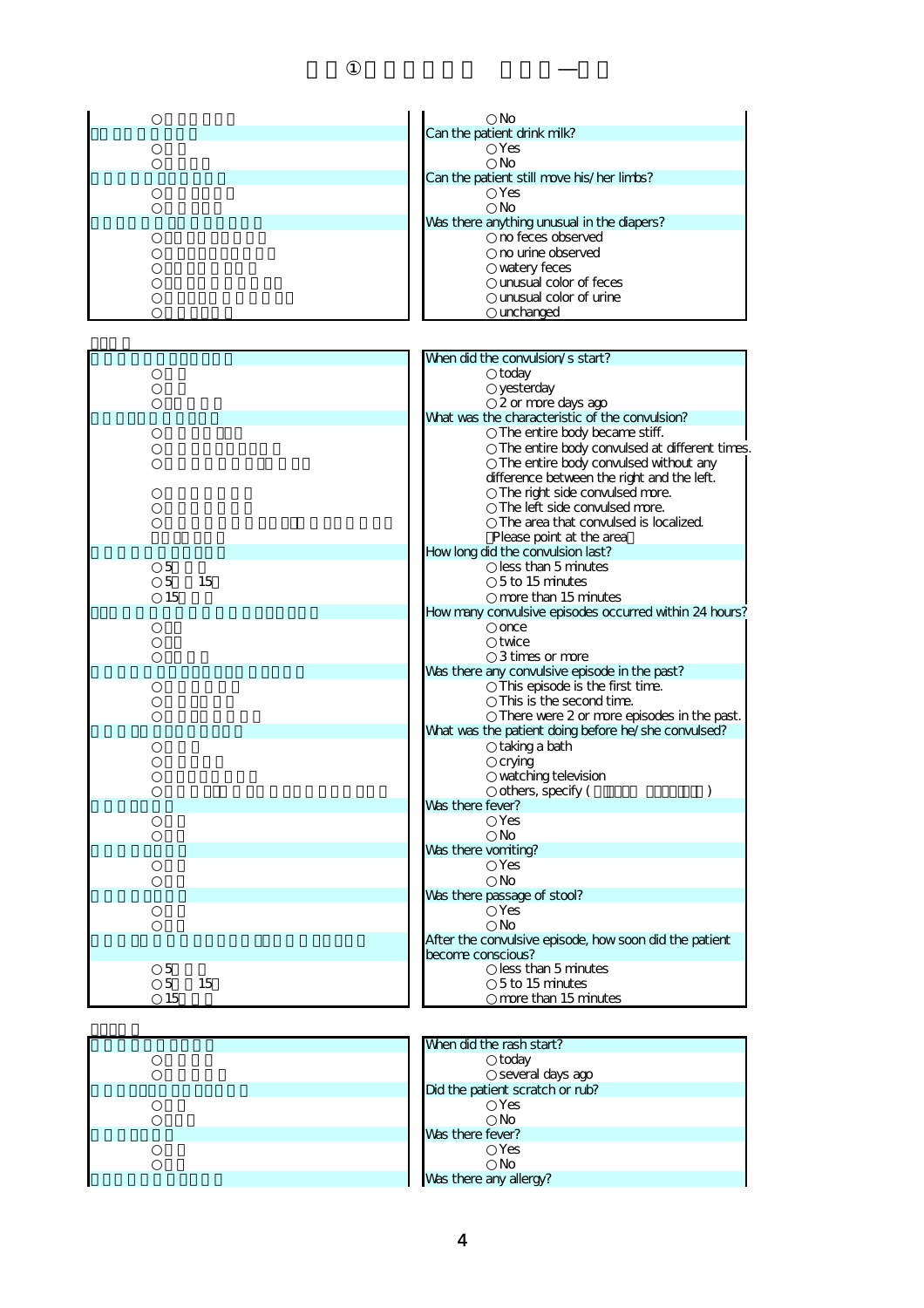|                         | Yes                                                                             |             |
|-------------------------|---------------------------------------------------------------------------------|-------------|
|                         | No                                                                              |             |
|                         | Did the rash become severe?                                                     |             |
|                         | Yes                                                                             |             |
|                         | the same<br>better                                                              |             |
|                         | Did the patient take any medicine?                                              |             |
|                         | Yes(Please show me that)                                                        |             |
|                         | No                                                                              |             |
|                         | Have the patient been exposed to another person with<br>rash within 3 weeks?    |             |
|                         | to a patient with measles.                                                      |             |
|                         | to a patient with chicken pox.                                                  |             |
|                         | to a patient with Rubella.                                                      |             |
|                         | to a patient with hand foot and mouth                                           |             |
|                         | disease.                                                                        |             |
|                         | No history of exposure whatsoever.<br>I do not know                             |             |
|                         |                                                                                 |             |
|                         |                                                                                 |             |
|                         | What did the patient ingest? Please show me a similar<br>object if you have it. |             |
|                         | coin                                                                            |             |
|                         | tobacco                                                                         |             |
|                         | button battery                                                                  |             |
|                         | pointed object                                                                  |             |
|                         | solid object like peanut                                                        |             |
|                         | medicine                                                                        |             |
|                         | cosmetic                                                                        |             |
|                         | detergent<br>kerosene, thinner                                                  |             |
|                         | others, specify(Please gesuture)                                                |             |
|                         | When did the patient ingest it?                                                 |             |
| $\star$                 | today around *<br>o clock                                                       | $*$ 20 0 24 |
|                         | yesterday                                                                       |             |
|                         | 2 or more days ago                                                              |             |
|                         | Please specify the amount ingested. Please gesuture)                            |             |
|                         | After ingestion, what was done in your house to remedy                          |             |
|                         | induced vomiting                                                                |             |
|                         | liquid was ingested                                                             |             |
|                         | nothing was done<br>Was vomiting induced?                                       |             |
|                         | Yes                                                                             |             |
|                         | No                                                                              |             |
|                         | Did the color of the face change?                                               |             |
|                         | Yes                                                                             |             |
|                         | No                                                                              |             |
|                         | After ingestion, was there difficulty of breathing?<br>Yes                      |             |
|                         | <b>No</b>                                                                       |             |
|                         | Was there cough?                                                                |             |
|                         | Yes                                                                             |             |
|                         | <b>No</b>                                                                       |             |
|                         | Did the difficulty of breathing become severe?                                  |             |
|                         | Yes                                                                             |             |
|                         | No                                                                              |             |
|                         |                                                                                 |             |
|                         | What was the circumstance surrounding the head injury?                          |             |
|                         | The patient fell from a high place.                                             |             |
|                         | The patient collapsed.                                                          |             |
|                         | The patient accidentally hit his/her head.                                      |             |
|                         | When did it happen?                                                             |             |
| $^\star$                | today around *<br>o clock                                                       | $*$ 21 0 24 |
|                         | yesterday                                                                       |             |
| $\overline{\mathbf{c}}$ | 2 or more days ago                                                              |             |
|                         | Did the patient regain consciousness immediately after<br>the head injury?      |             |
|                         | Yes                                                                             |             |
|                         | No                                                                              |             |

**Example 20 A high patient fell from a high place, how high was it?**  $\overline{\phantom{a}}$  around  $\overline{\phantom{a}}$  around  $\overline{\phantom{a}}$  around  $\overline{\phantom{a}}$  around  $\overline{\phantom{a}}$  around  $\overline{\phantom{a}}$ 

٦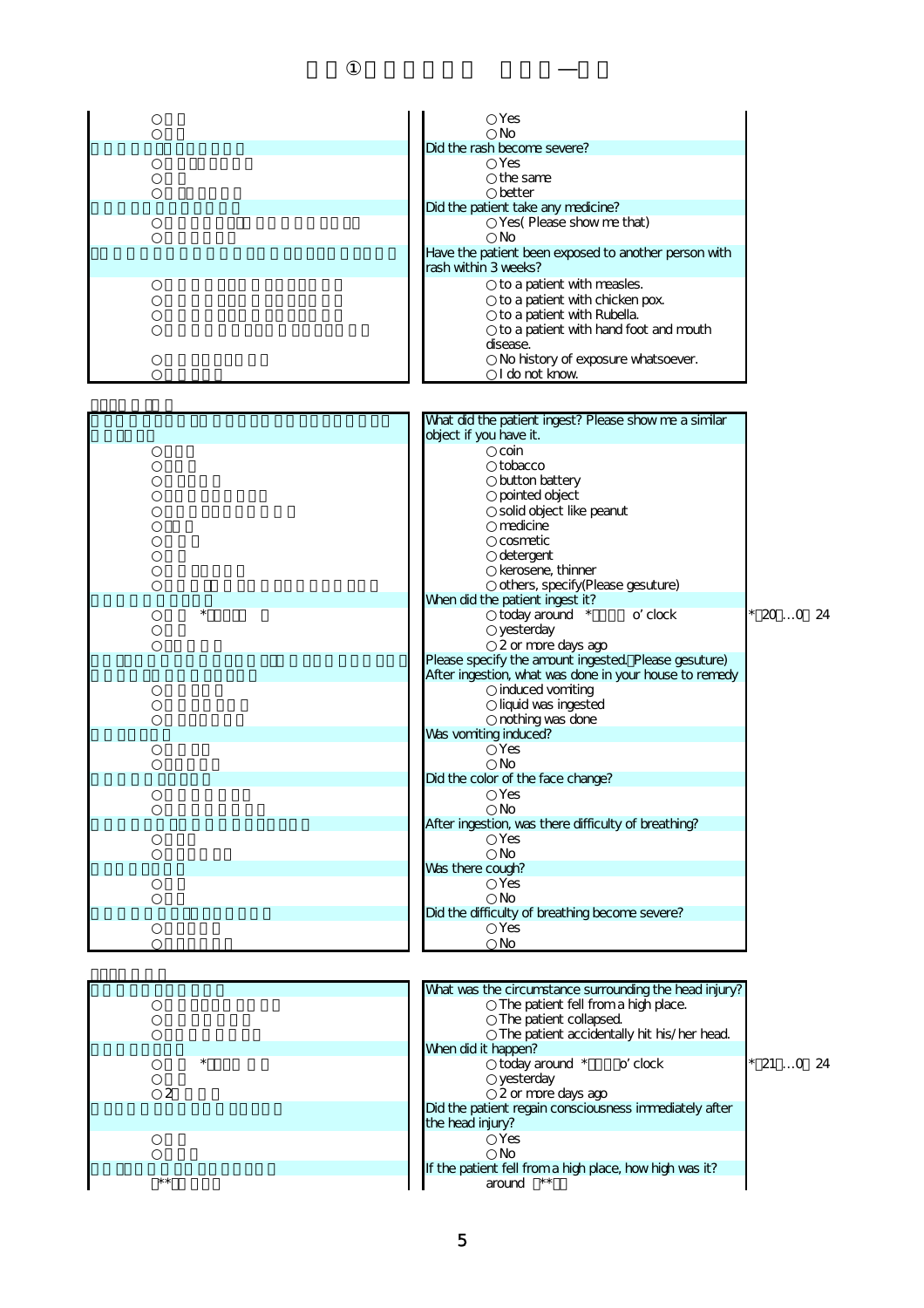|                         | Which part of the patient was struck? |             |
|-------------------------|---------------------------------------|-------------|
|                         | head                                  |             |
|                         | body                                  |             |
|                         | feet                                  |             |
|                         | Where did the patient fall?           |             |
|                         | wooden floor                          |             |
|                         | tatami floor                          |             |
|                         | cushioned object                      |             |
|                         | concrete pavement                     |             |
|                         | ground                                |             |
|                         | plants                                |             |
|                         | Was there convulsion?                 |             |
|                         | Yes                                   |             |
|                         | <b>No</b>                             |             |
|                         | Was there loss of consciousness?      |             |
|                         | Yes                                   |             |
|                         |                                       |             |
|                         | No                                    |             |
|                         | Was there vomiting?                   |             |
|                         | Yes                                   |             |
|                         | <b>No</b>                             |             |
|                         | Was there paralysis of the body?      |             |
|                         | Yes                                   |             |
|                         | <b>No</b>                             |             |
|                         | How is the affect or mood?            |             |
|                         | It had been bad.                      |             |
|                         | It became gradually bad.              |             |
|                         | Good.                                 |             |
|                         |                                       |             |
|                         |                                       |             |
|                         | When did the injury happen?           |             |
| $\star$                 | o clock<br>today around *             | $220$ 24    |
|                         |                                       |             |
| $\overline{a}$          | yesterday                             |             |
|                         | 2 or more days ago                    |             |
|                         | What was the cause? Please            |             |
|                         | What about the amount of bleeding?    |             |
|                         |                                       |             |
|                         | abundant                              |             |
|                         | minimal                               |             |
|                         |                                       |             |
|                         |                                       |             |
|                         |                                       |             |
|                         | When did it happen?                   |             |
| $*(23)$                 | oday at around * (23) o clock         | $*(23)0$ 24 |
|                         | yesterday                             |             |
| $\overline{\mathbf{c}}$ | 2 or more days ago                    |             |
|                         | What burned the patient?              |             |
|                         | hot water                             |             |
|                         | flat iron                             |             |
|                         | flame                                 |             |
|                         | hot steam                             |             |
|                         | others, specify Please                |             |
|                         | What first aid measure was done?      |             |
|                         | Cool down with cold water.            |             |
|                         | Nothing was done.                     |             |
|                         |                                       |             |
|                         |                                       |             |
|                         |                                       |             |
|                         | When did it start?                    |             |
|                         | immediately before consultation       |             |
|                         | 1 hour ago                            |             |
|                         | hours ago                             |             |
|                         | more than 3 hours ago                 |             |
|                         | Is there associated fever?            |             |
|                         | mo                                    |             |
|                         | temperature is<br>level               |             |
| 8                       | temperature is 8<br>level             |             |
|                         | temperature is<br>level               |             |
|                         | temperature is 40 or more             |             |
|                         | Was there convulsion?                 |             |
|                         | Yes                                   |             |
|                         | No                                    |             |
|                         |                                       |             |
|                         | Was there vomiting or diarrhea?       |             |
|                         | Yes<br><b>No</b>                      |             |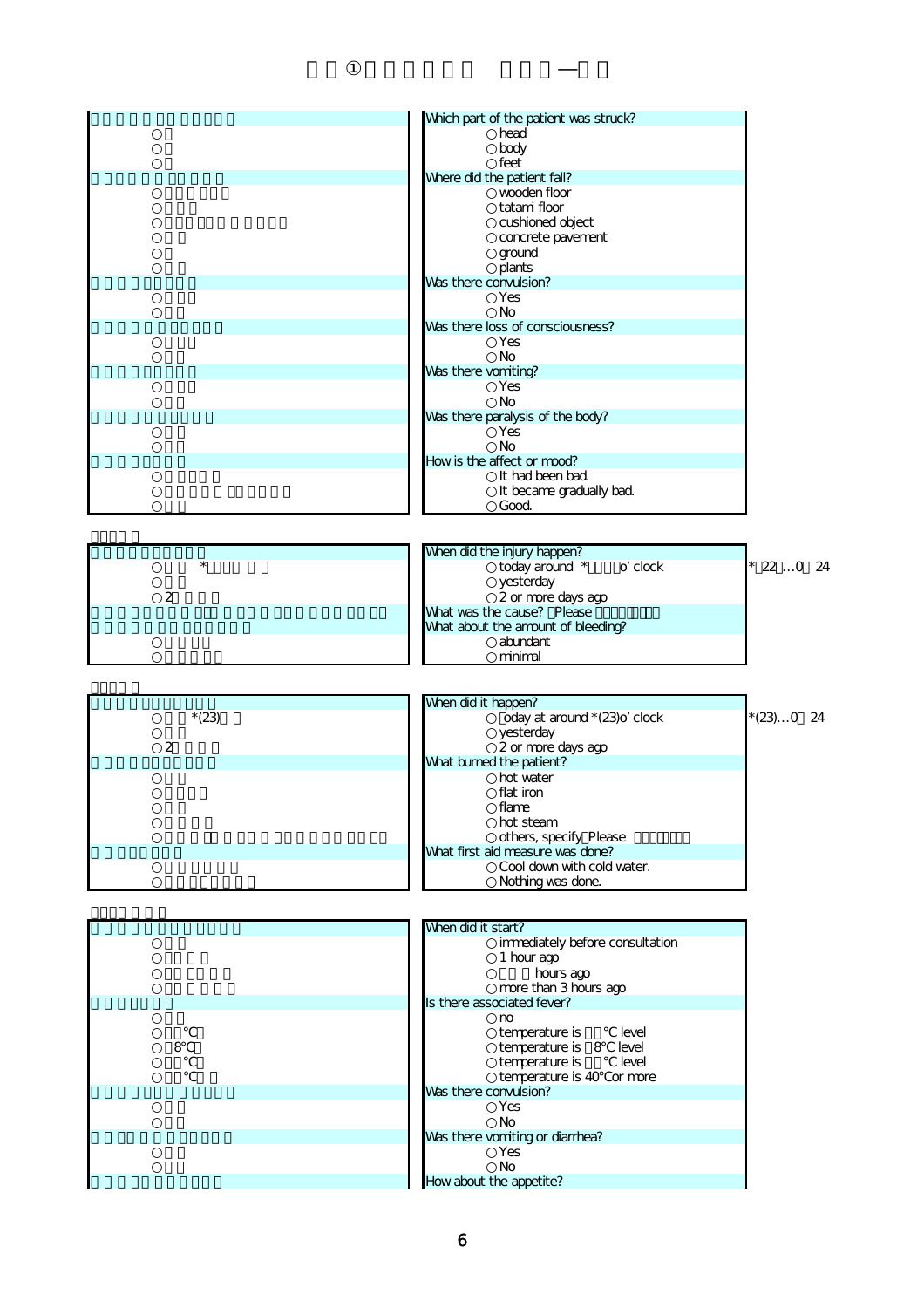| good<br>decreased          |
|----------------------------|
| Was there any head injury? |
| <b>Yes</b>                 |
| No                         |



| What was the color of the vomitus?                  |
|-----------------------------------------------------|
| bright red                                          |
| rusty red                                           |
| Was there nose bleeding?                            |
| <b>Yes</b>                                          |
| No.                                                 |
| Was there stomachache?                              |
| Yes                                                 |
| No.                                                 |
| Was there passage of blood in stool?                |
| <b>Yes</b>                                          |
| No                                                  |
| Was there a previous episode like this in the past? |
| <b>Yes</b>                                          |
| No                                                  |
| Was any medicine taken?                             |
| Yes (Please show me that)                           |
| No                                                  |

| What was the color of the vomitus?                  |
|-----------------------------------------------------|
| bright red                                          |
| rusty red                                           |
| Was there nose bleeding?                            |
| Yes                                                 |
| Nο                                                  |
| Was there stomachache?                              |
| Yes                                                 |
| Nο                                                  |
| Was there passage of blood in stool?                |
| Yes                                                 |
| No                                                  |
| Was there a previous episode like this in the past? |
| Yes                                                 |
| No                                                  |
| Was any medicine taken?                             |
| Yes(Please show me that)                            |
| Νo                                                  |

| When did headache start?                   |
|--------------------------------------------|
| today                                      |
| yesterday                                  |
| 2 or more days ago                         |
| Was there fever?                           |
| Yes                                        |
| No                                         |
| Was there vomiting?                        |
| Yes                                        |
| No                                         |
| Please point at the part which is painful. |
| Was there any similar episode in the past? |
| Yes                                        |
| No                                         |

| When did headache start?                   |  |
|--------------------------------------------|--|
| today                                      |  |
| yesterday                                  |  |
| 2 or more days ago                         |  |
| Was there fever?                           |  |
| Yes                                        |  |
| No                                         |  |
| Was there vomiting?                        |  |
| Yes                                        |  |
| Nο                                         |  |
| Please point at the part which is painful. |  |
| Was there any similar episode in the past? |  |
| Yes                                        |  |
| Nο                                         |  |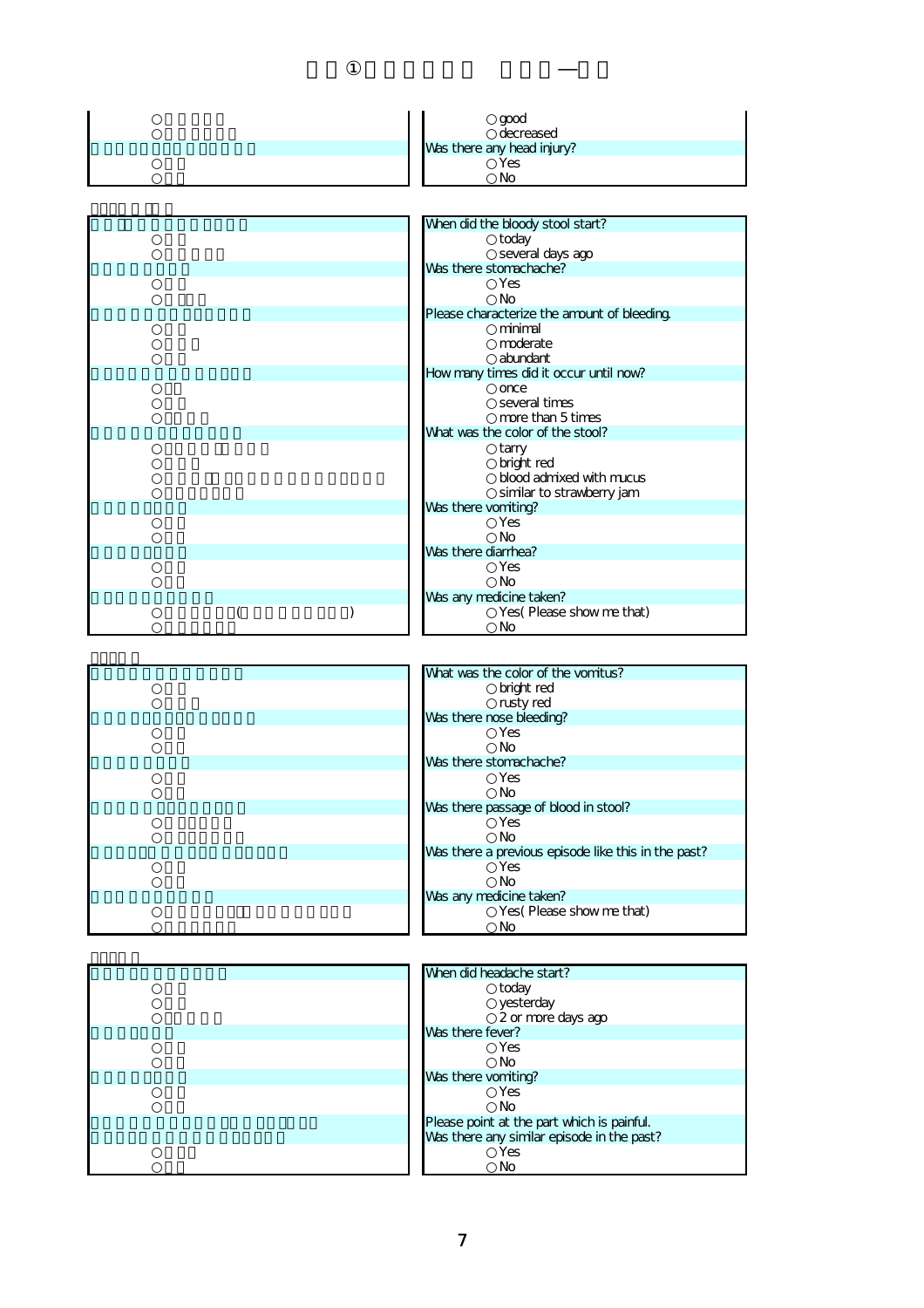| 19            |                                                                                |             |
|---------------|--------------------------------------------------------------------------------|-------------|
|               | Please write the name of the patient in the space                              |             |
|               | provided for.                                                                  |             |
|               | How old is the patient?                                                        |             |
| $*24$         | $*$ 24 year                                                                    | $*$ 24 0 15 |
| $*25$         | $*$ 25 month                                                                   | $* 250 12$  |
|               | What is the sex?<br>boy                                                        |             |
|               | girl                                                                           |             |
|               |                                                                                |             |
| 20            |                                                                                |             |
|               | Is there any member of the family who has/had any of<br>the following illness? |             |
|               | none<br>tuberculosis                                                           |             |
|               | liver disease                                                                  |             |
|               | heart disease                                                                  |             |
|               | kidney disease                                                                 |             |
|               | diabetes                                                                       |             |
|               | allergy<br>bronchial asthma                                                    |             |
|               | others, specify                                                                |             |
|               | Who is the afflicted family member?                                            |             |
|               | father                                                                         |             |
|               | mother                                                                         |             |
|               | sibling                                                                        |             |
| 21            |                                                                                |             |
|               | Did you have any of the following illness?                                     |             |
|               | <b>None</b>                                                                    |             |
|               | Roseola infantum                                                               |             |
|               | Rubella                                                                        |             |
|               | chicken pox                                                                    |             |
|               | measles                                                                        |             |
|               | bronchial asthma<br>atopic dermatitis                                          |             |
|               | scarlet fever (Group B streptococcal                                           |             |
|               | infection)                                                                     |             |
|               | mumps                                                                          |             |
|               | whooping cough                                                                 |             |
|               | appendicitis                                                                   |             |
|               | Kawasaki s disease                                                             |             |
|               | benign febrile convulsion                                                      |             |
|               | encephalitis<br>meningitis                                                     |             |
|               | others, specify                                                                |             |
| (             | Is there current medication being taken?( Please show                          |             |
| $\mathcal{C}$ | me that, if you have.)                                                         |             |
|               | Yes<br>No                                                                      |             |
| 22            |                                                                                |             |
|               | Did the mother give birth on her due date for this child?                      |             |
|               | Yes.                                                                           |             |
|               | The child was born prematurely.<br>The child was born postmaturely.            |             |
|               | Any problem encountered after delivery of this child?                          |             |
|               | <b>Yes</b>                                                                     |             |
|               | <b>No</b>                                                                      |             |
|               | Is there any history of intake of medicine wherein the                         |             |
|               | child developed any allergic reaction?                                         |             |
|               | Yes(Please write the name of medicine).<br>No                                  |             |
|               | What ype of medicine, the patient can take?                                    |             |
|               | syrup                                                                          |             |
|               | powder medicine                                                                |             |
|               | tablet or capsule                                                              |             |
| 23            |                                                                                |             |
|               | We would explain in details.                                                   |             |
|               |                                                                                |             |
|               |                                                                                |             |

8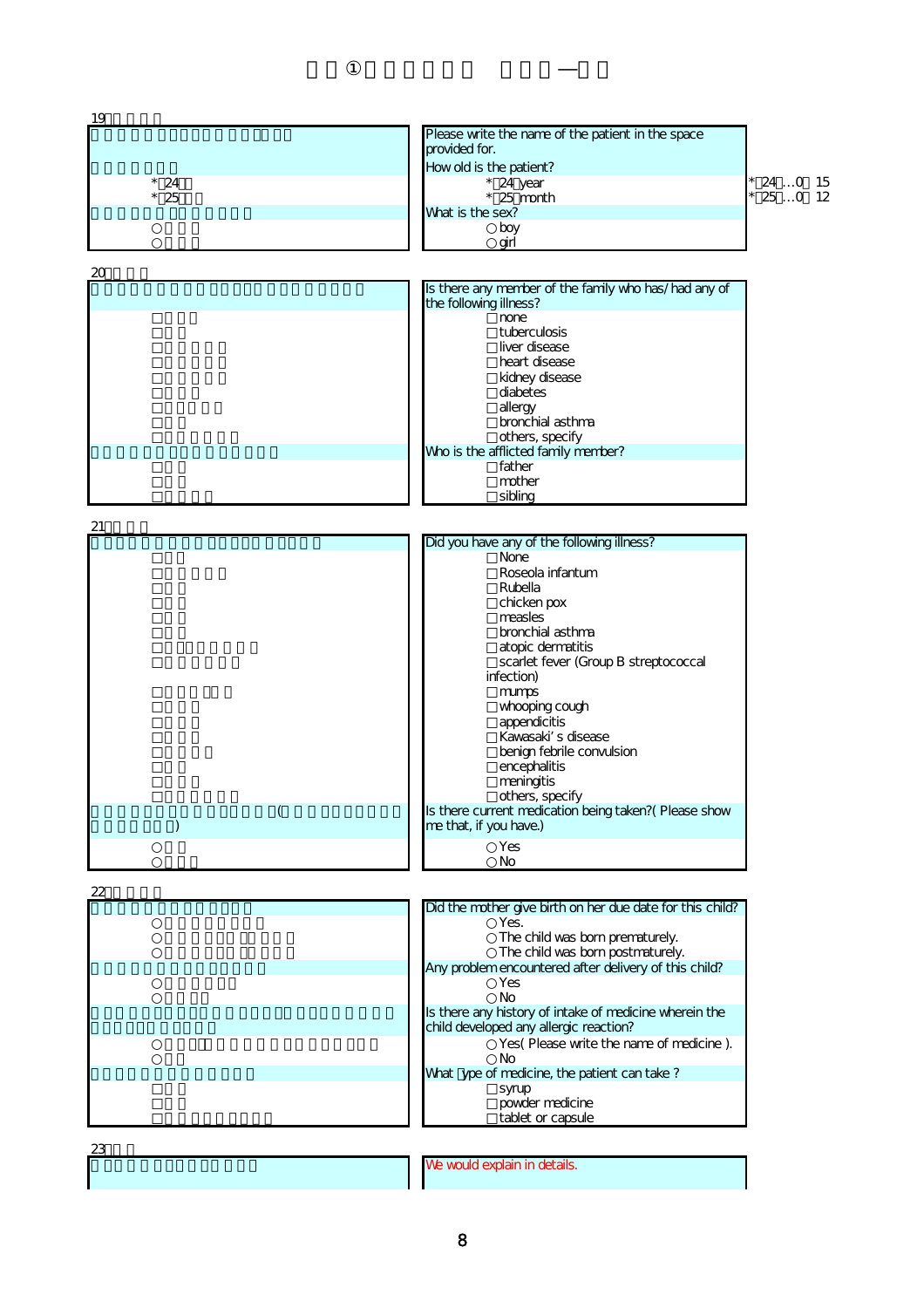| I cannot understand your explanation<br>Do you have a friend or know anybody who can speak<br>Japanese?                                       |
|-----------------------------------------------------------------------------------------------------------------------------------------------|
| Yes<br><b>No</b>                                                                                                                              |
| Can you ask that person to interpret the findings<br>through the telephone?                                                                   |
| Yes<br><b>No</b>                                                                                                                              |
| Can you ask that person to come here immediately<br>Yes<br><b>No</b>                                                                          |
| We will request a translator. Until the translator is<br>available, can you wait for the proper interpretation of<br>the results?             |
| Yes. I will wait.<br>I will find my own translator.                                                                                           |
| Please write on this paper anything you claim                                                                                                 |
| Yes<br><b>No</b>                                                                                                                              |
| When you come over for the next check-up, please<br>come with somebody who can understand Japanese well.                                      |
| Yes, I will come here with somebody who is<br>fluent in Japanese.<br>No. I cannot.                                                            |
| When you come over for the next check-up, we will<br>request the assistance of a translator from the hospital.<br>Will this be okay with you? |
| Yes, please.<br>I can find a translator myself.                                                                                               |
| Is it okay to inform that person about your child s<br>condition?                                                                             |
| Yes<br>No                                                                                                                                     |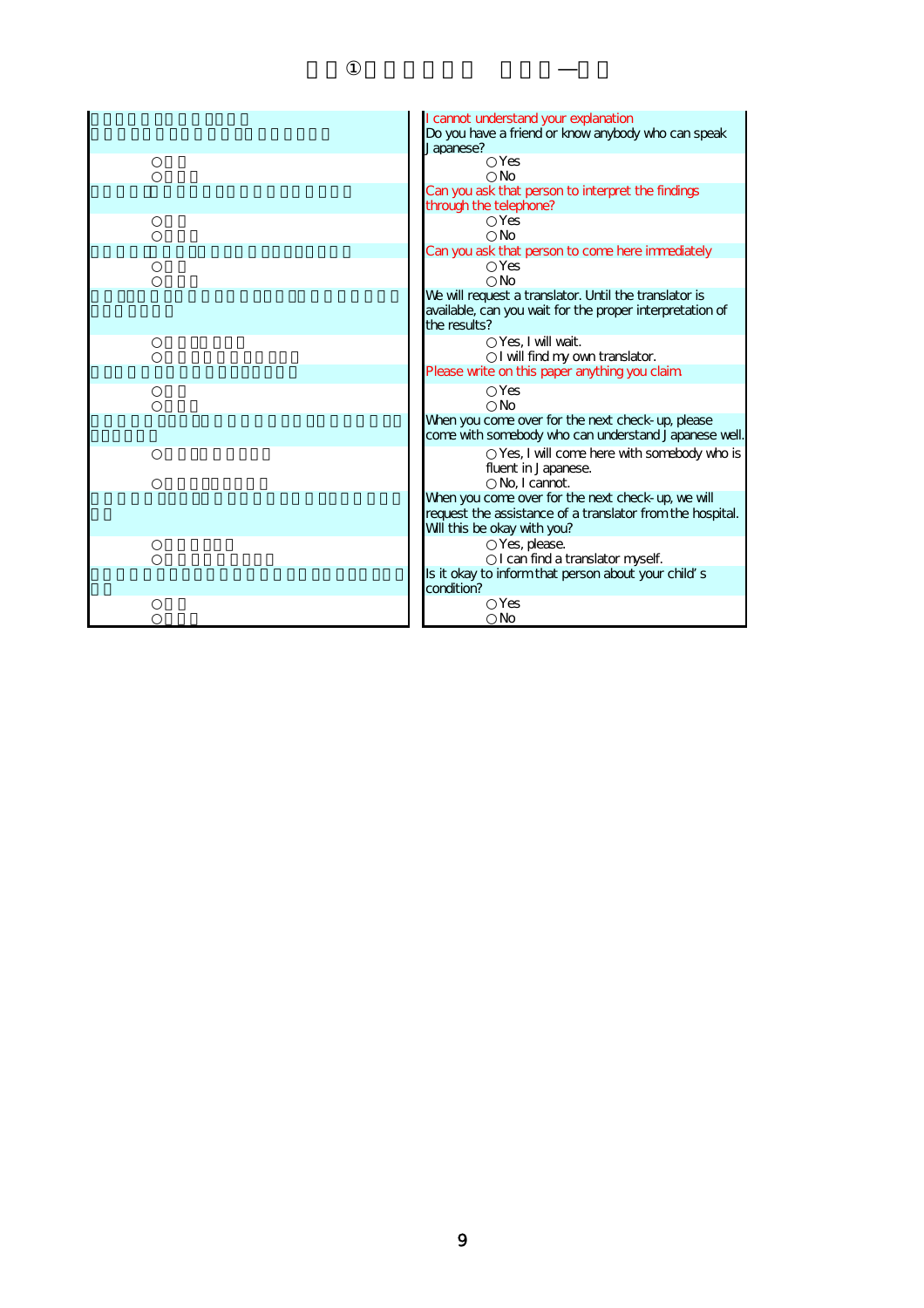| A<br>A<br>A<br>$***$<br>$\star\star$<br>/* *<br>$***$ | This disease is being considered.<br>There is a possibility that you have this disease.<br>It is doubtful that you have this disease.<br>This disease is not yet fully understood.<br>We will determine the disease after all the results of the<br>examinations are in.<br>Detailed examination is necessary.<br>There is nothing to worry about.<br>Everything is fine.<br>The disease usually heals in<br>day $(**)$<br>week $(**)$<br>month $(**)$<br>In case the disease will heal faster, and it will take<br>day $(**)$ |
|-------------------------------------------------------|--------------------------------------------------------------------------------------------------------------------------------------------------------------------------------------------------------------------------------------------------------------------------------------------------------------------------------------------------------------------------------------------------------------------------------------------------------------------------------------------------------------------------------|
| $\star\star$<br>$(* *$                                | week $(**)$<br>month $(**)$                                                                                                                                                                                                                                                                                                                                                                                                                                                                                                    |
|                                                       | The disease will heal soon.<br>Please rest at home.                                                                                                                                                                                                                                                                                                                                                                                                                                                                            |
|                                                       | There is no residual disease.                                                                                                                                                                                                                                                                                                                                                                                                                                                                                                  |
|                                                       |                                                                                                                                                                                                                                                                                                                                                                                                                                                                                                                                |
|                                                       | Due to the emergency nature today, only basic blood tests<br>will be done.                                                                                                                                                                                                                                                                                                                                                                                                                                                     |
|                                                       | We will perform RBC and blood chemistry exam                                                                                                                                                                                                                                                                                                                                                                                                                                                                                   |
|                                                       | We will perform blood examination and extraction at the<br>same time.                                                                                                                                                                                                                                                                                                                                                                                                                                                          |
|                                                       | There may be a need for emergency surgery hence blood<br>examination will be done.                                                                                                                                                                                                                                                                                                                                                                                                                                             |
|                                                       | In order to collect urine, the urine pack will be used.                                                                                                                                                                                                                                                                                                                                                                                                                                                                        |
|                                                       | X-ray will be taken<br>head                                                                                                                                                                                                                                                                                                                                                                                                                                                                                                    |
|                                                       | chest                                                                                                                                                                                                                                                                                                                                                                                                                                                                                                                          |
|                                                       | abdomen<br>entire body                                                                                                                                                                                                                                                                                                                                                                                                                                                                                                         |
|                                                       | Ultrasound examination will be done                                                                                                                                                                                                                                                                                                                                                                                                                                                                                            |
|                                                       | head<br>chest                                                                                                                                                                                                                                                                                                                                                                                                                                                                                                                  |
|                                                       | heart<br>abdomen                                                                                                                                                                                                                                                                                                                                                                                                                                                                                                               |
|                                                       | CT scan will be taken                                                                                                                                                                                                                                                                                                                                                                                                                                                                                                          |
|                                                       | head<br>chest<br>abdomen<br>entire body                                                                                                                                                                                                                                                                                                                                                                                                                                                                                        |
|                                                       | Medicine to induce sleep will be taken since we will not be<br>able to perform the examination with unnecessary<br>movements.                                                                                                                                                                                                                                                                                                                                                                                                  |
|                                                       | Patient should be restrained from any unnecessary<br>movement in order to be able to perform the examination.                                                                                                                                                                                                                                                                                                                                                                                                                  |
| $***$                                                 | The examination will cost<br>around $**$                                                                                                                                                                                                                                                                                                                                                                                                                                                                                       |
|                                                       | thousand yen.<br>Are you willing to undergo laboratory examination?                                                                                                                                                                                                                                                                                                                                                                                                                                                            |
|                                                       | Yes<br>No                                                                                                                                                                                                                                                                                                                                                                                                                                                                                                                      |
|                                                       | The result of the examination will take                                                                                                                                                                                                                                                                                                                                                                                                                                                                                        |
| $***$                                                 | $***$<br>hours so please wait for a while.<br>around                                                                                                                                                                                                                                                                                                                                                                                                                                                                           |
|                                                       |                                                                                                                                                                                                                                                                                                                                                                                                                                                                                                                                |
|                                                       | The result of the examination is written on this sheet of<br>paper.                                                                                                                                                                                                                                                                                                                                                                                                                                                            |
|                                                       | There was no abnormal finding noted.                                                                                                                                                                                                                                                                                                                                                                                                                                                                                           |
|                                                       | There was abnormal finding noted.<br>We have to carry out further tests.                                                                                                                                                                                                                                                                                                                                                                                                                                                       |
|                                                       |                                                                                                                                                                                                                                                                                                                                                                                                                                                                                                                                |
|                                                       |                                                                                                                                                                                                                                                                                                                                                                                                                                                                                                                                |
| $***$                                                 | Extraction will be done.<br>It will take around<br>** hours                                                                                                                                                                                                                                                                                                                                                                                                                                                                    |
|                                                       |                                                                                                                                                                                                                                                                                                                                                                                                                                                                                                                                |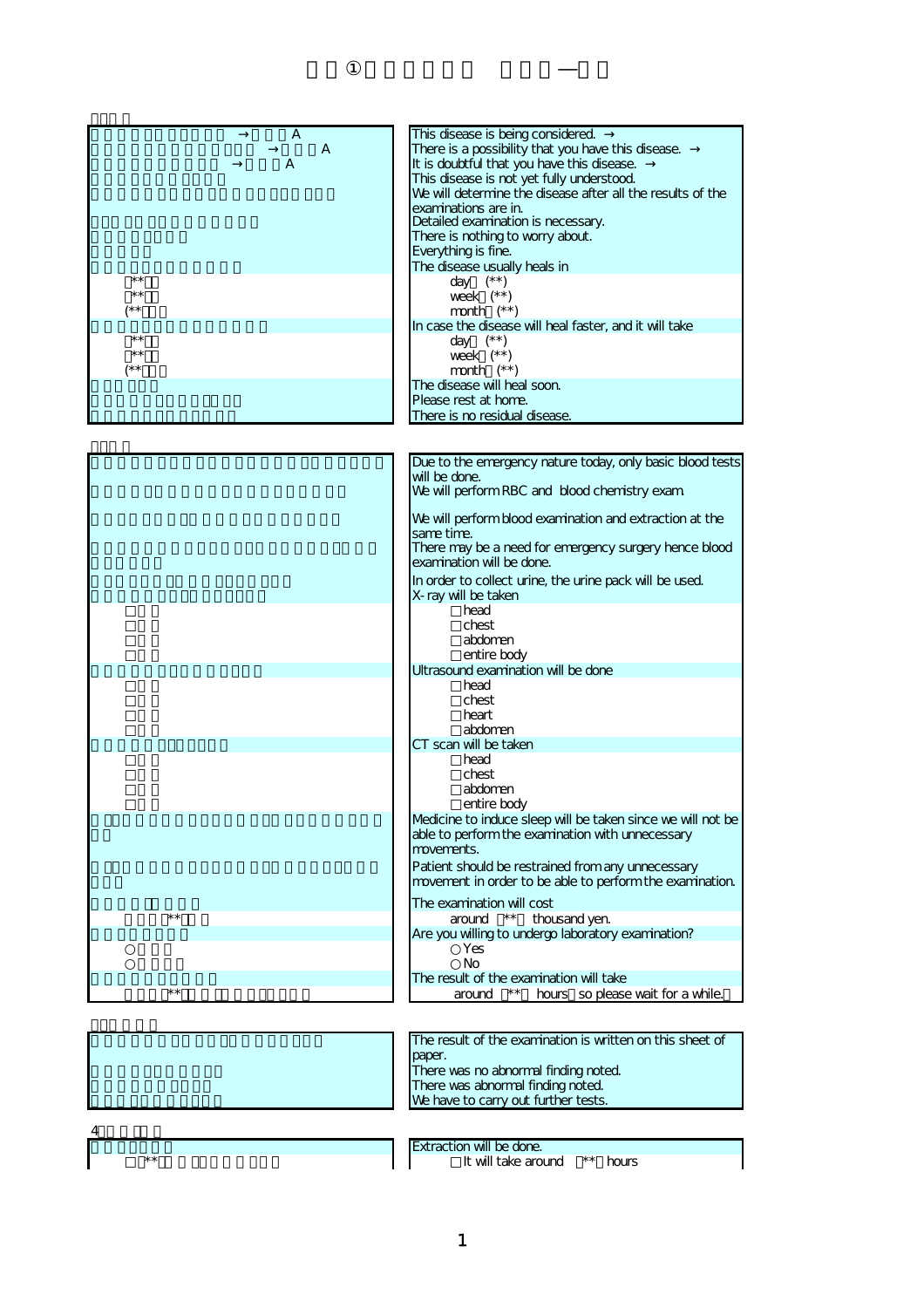|                    | Nothing should be drunk while extraction is being<br>done.                           |
|--------------------|--------------------------------------------------------------------------------------|
|                    | Rectal suppository for fever will be administered.                                   |
|                    | Rectal suppository for convulsion will be administered.                              |
|                    |                                                                                      |
|                    | Enema will be administered to evacuate the stool.                                    |
|                    | Medicine will be prescribed.                                                         |
|                    | Breathing will be easier because of dilatation of the                                |
|                    | airways.                                                                             |
|                    | Disinfection of the wound will be done.                                              |
|                    | Suturing of the injury will be done.                                                 |
|                    | Oxygen will be administered.                                                         |
|                    | This medical treatment will cost                                                     |
| $* *$              | around ** thousand yen.                                                              |
|                    | Are you willing to undergo medical treatment?                                        |
|                    | Yes                                                                                  |
|                    | <b>No</b>                                                                            |
|                    | Please rest at home.                                                                 |
|                    | Please take the medicine prescribed.                                                 |
| 1                  | Medicine that is good for 1 day will be prescribed.                                  |
|                    | Hospitalization is necessary.<br>Hospitalization expenses will cost approximately    |
| $***$<br>$* *$     | ** thousand to ** thousand yen.<br>from                                              |
|                    | Hospitalization stay will last                                                       |
| $***$<br>$***$     | from $**$ to $**$ days.                                                              |
|                    | Are you hospitalized.                                                                |
|                    | Yes                                                                                  |
|                    | No                                                                                   |
|                    |                                                                                      |
|                    | Medical examination will be finished today.                                          |
|                    | Please settle the bills then you may go back                                         |
|                    | Please settle the bills, get your medicine then go                                   |
|                    | back home.                                                                           |
|                    | Please settle the bills, claim your prescription                                     |
|                    | and then go back home.                                                               |
|                    | Please pay the deposit.                                                              |
|                    | Please return to the out-patient clinic tomorrow                                     |
|                    | reservation for reexamination                                                        |
| $*(26)$<br>$*(27)$ | * (26)1 12                                                                           |
|                    | Please come on $*(26)$ month $*(27)$ day for your                                    |
|                    | $271$ 31<br>reexamination.<br>Please come here later to pay today's cost for medical |

treatment.

| We would explain in details.<br>I cannot understand your explanation                                                  |
|-----------------------------------------------------------------------------------------------------------------------|
| Do you have a friend or know anybody who can speak                                                                    |
| Yes<br><b>No</b>                                                                                                      |
| Can you ask that person to interpret the findings through<br>Yes<br>No                                                |
| Can you ask that person to come here immediately<br>Yes<br>No                                                         |
| We will request a translator. Until the translator is<br>available, can you wait for the proper interpretation of the |
| Yes, I will wait.<br>I will find my own translator.                                                                   |
| Please write on this paper anything you claim                                                                         |
| Yes<br>No                                                                                                             |
| When you come over for the next check-up, please come<br>with somebody who can understand Japanese well.              |
| Yes, I will come here with somebody who is flue<br>in Japanese.<br>No, I cannot.                                      |

| We would explain in details.                                 |
|--------------------------------------------------------------|
| I cannot understand your explanation                         |
| Do you have a friend or know anybody who can speak           |
| Yes                                                          |
| No                                                           |
| Can you ask that person to interpret the findings through    |
| Yes                                                          |
| No                                                           |
| Can you ask that person to come here immediately             |
| Yes                                                          |
| No                                                           |
| We will request a translator. Until the translator is        |
| available, can you wait for the proper interpretation of the |
| Yes, I will wait.                                            |
| I will find my own translator.                               |
| Please write on this paper anything you claim                |
| Yes                                                          |
| No                                                           |
| When you come over for the next check-up, please come        |
| with somebody who can understand Japanese well.              |
| Yes, I will come here with somebody who is fluent            |
| in Japanese.                                                 |
| No, I cannot.                                                |
|                                                              |

Please inform us if condition worsens.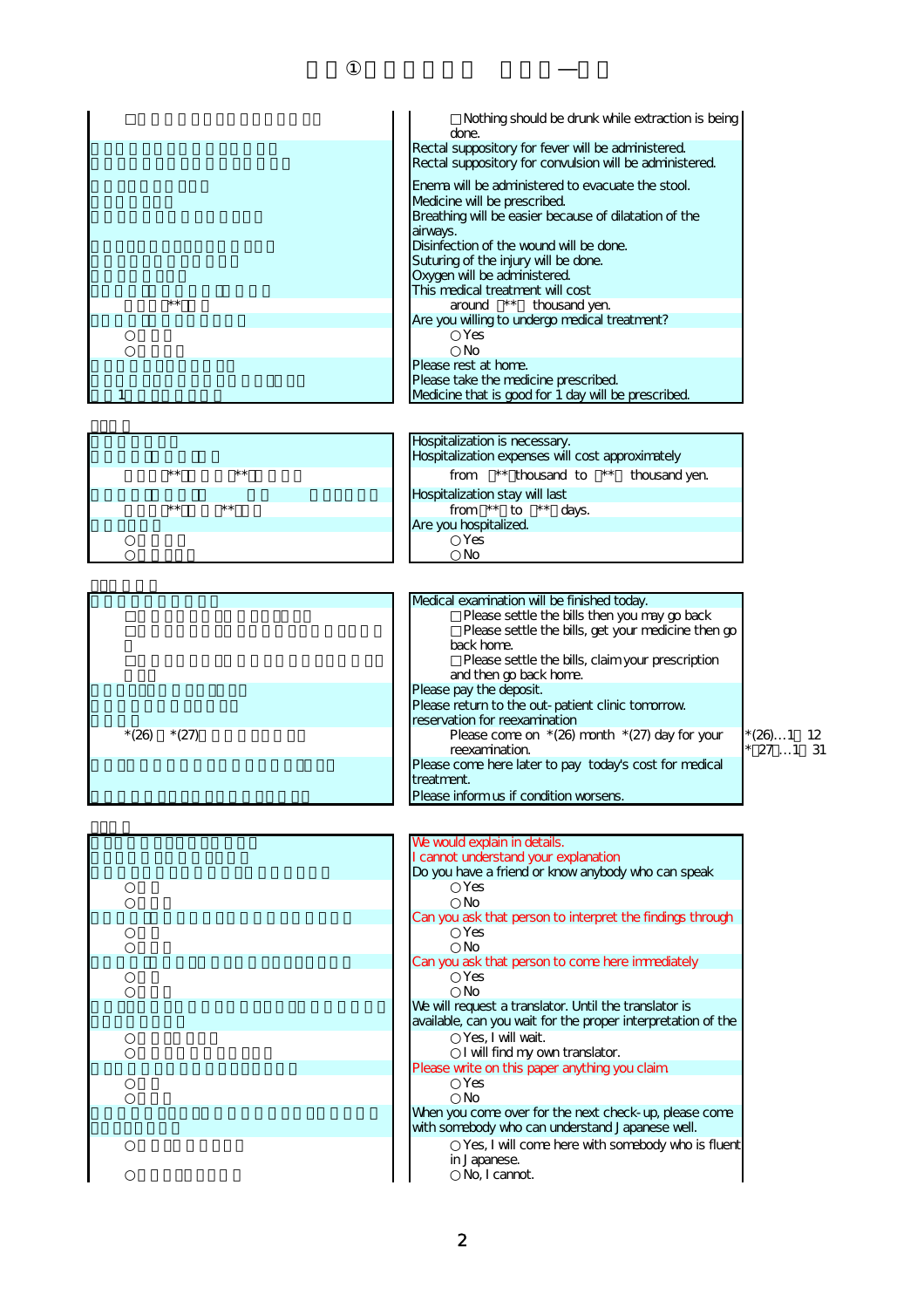| When you come over for the next check-up, we will<br>request the assistance of a translator from the hospital.<br>Will this be okay with you? |
|-----------------------------------------------------------------------------------------------------------------------------------------------|
| Yes, please.<br>I can find a translator myself.<br>Is it okay to inform that person about your child s<br>condition?                          |
| Yes<br>No                                                                                                                                     |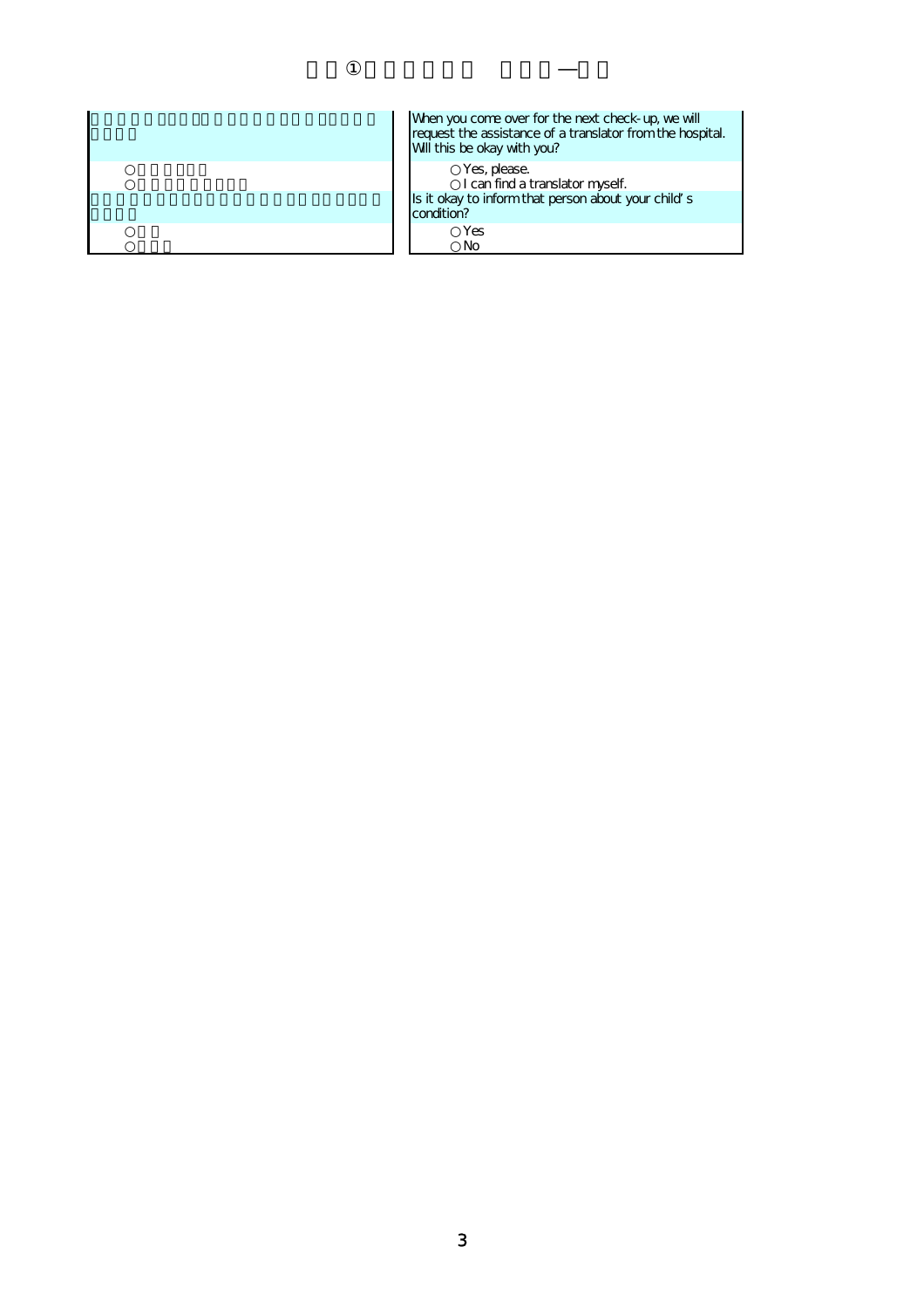|      | Common cold                                  |
|------|----------------------------------------------|
|      | Influenza                                    |
|      | Pool fever                                   |
|      | Herpangina                                   |
|      | Heat stroke                                  |
|      | Dehydration                                  |
|      | Urinary tract infection                      |
|      | Cystitis                                     |
|      | Otitis media                                 |
|      | Upper respiratory tract infection            |
|      | Pneumonia                                    |
|      | tonsilitis                                   |
|      | Infectious mononucleosis                     |
|      | gastroenteritis                              |
|      | Acute gastroenteritis                        |
|      | Roseola infantum                             |
|      | <b>Measles</b>                               |
|      | Rubella                                      |
|      | Chicken pox                                  |
|      | Hand foot and mouth disease                  |
|      | Adenovirus infection                         |
|      |                                              |
|      |                                              |
|      | croup acute pharyngitis<br><b>bronchitis</b> |
|      |                                              |
|      | asthma                                       |
|      | Asthmatic bronchitis                         |
|      | pneumonia                                    |
|      | hyperventilation syndrome                    |
|      |                                              |
|      | Common cold                                  |
|      | Alcoholism                                   |
|      | constipation                                 |
|      | Viral infection (stomach flu)                |
|      | strangulated hernia                          |
|      | Diabetic ketoacidosis                        |
|      | enteritis                                    |
|      |                                              |
|      | Common cold                                  |
|      | Viral enteritis                              |
|      | <b>Bacterial enteritis</b>                   |
|      | Urinary tract infection                      |
|      | Mlk allergy                                  |
|      |                                              |
|      | <b>Heartburn</b>                             |
|      | colic                                        |
|      | constipation                                 |
|      | gastroenteritis                              |
|      | intussusception                              |
|      | Urinary tract infection                      |
|      | Allergic reaction                            |
|      | Diabetic ketoacidosis                        |
|      | pneumonia                                    |
|      | Otitis media                                 |
|      |                                              |
|      | Benign febrile convulsion                    |
|      | meningitis                                   |
| Reye | Reye s syndrome                              |